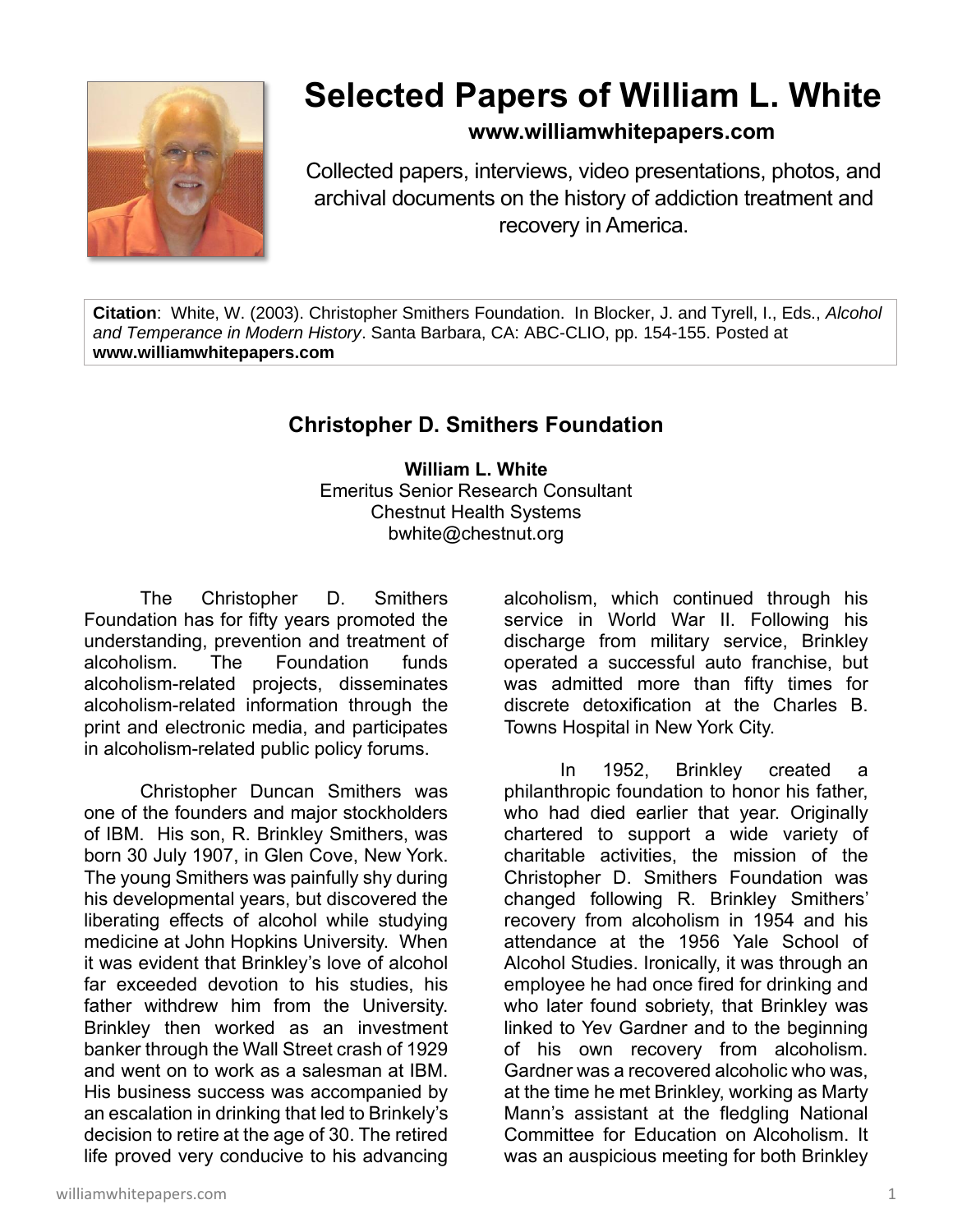Smithers and the alcoholism field. The new mission of the Foundation was to address alcoholism as a public health problem Over the next half-century, the Smithers Foundation would provide more than \$13 million to alcoholism-related projects, with more than double that amount contributed to such projects by members of the Smithers family.

The role of the Smithers family and the Smithers Foundation in the history of alcoholism treatment and recovery in America is difficult to depict because of the length and breadth of its scope. This support included enhancing the development of nearly every area of the alcoholism field from support in building its organizational infrastructure, to support for public and professional education, policy advocacy, research, treatment, and prevention.

The Smithers Foundation provided crucial financial support to the National Council on Alcoholism and Drug Dependence (NCADD), both in terms of the operations of the national office and in providing seed grants to nurture the development of more than fifty local NCADD affiliates. It also provided financial support to such key institutions as the Center of Alcohol Studies (in its transition from Yale to Rutgers), the North American Association for Alcoholism Programs, the North Conway Institute, and the American Society of Addiction Medicine.

Smithers' actively supported the spread of occupational alcoholism programs within business and industry and provided a \$6.7 million gift to Cornell and Rutgers Universities to establish the R. Brinkley Smithers Institute for Alcoholism Prevention and Workplace Problems. The Smithers Foundation also supported the development of many prominent treatment institutions including Hazelden Foundation and Chit Chat Foundation. In the early 1970s, Brinkely Smithers provided a personal gift of \$10 million to Roosevelt Hospital in New York City to open the Smithers Alcoholism Treatment and Training Center.

In addition to financially supporting journals (such as the *Quarterly Journal of Studies on Alcohol*) and seminal books in the field (such as E.M. Jellinek's *The Disease Concept of Alcoholism*), the Smithers Foundation published and distributed its public information and professional education materials on alcoholism. Particularly significant was its support in getting alcoholism books, pamphlets and treatment resource guides into the nation=s libraries.

R. Brinkley Smithers' legacy transcends the financial resources that he infused into the alcoholism field and crucial points in its modern history. From the early days of his recovery from alcoholism, R. Brinkley Smithers remained personally involved in leadership roles with NCADD and the larger alcoholism field. In addition to serving as chairman and president of the NCADD board, he founded the Long Island Council on Alcoholism and was co-founder of the Alcoholism Council of New York. He personally involved himself at critical times in the field=s history. For example, when the most critical piece of legislation in the history of modern alcoholism treatment in the United States (the 1970 Hughes Act) had passed by both houses of Congress, but was not supported by the president, it was R. Brinkley Smithers who rallied the political forces that reached President Richard Nixon on 31 December, and persuaded him to sign the act into law only hours before it would have died by pocket veto.

R. Brinkley Smithers died at the age of 86 on 11 January 1994. He dedicated his life and financial resources to the proposition that alcoholism was a treatable disease. That legacy continues today through the ongoing work of the Christopher D. Smithers Foundation under the leadership of Brinkley's wife, Adele C. Smithers-Fornaci, who at the time of this writing serves as president of the Smithers Foundation and the chair of the board of the National Council on Alcoholism and Drug Dependence.